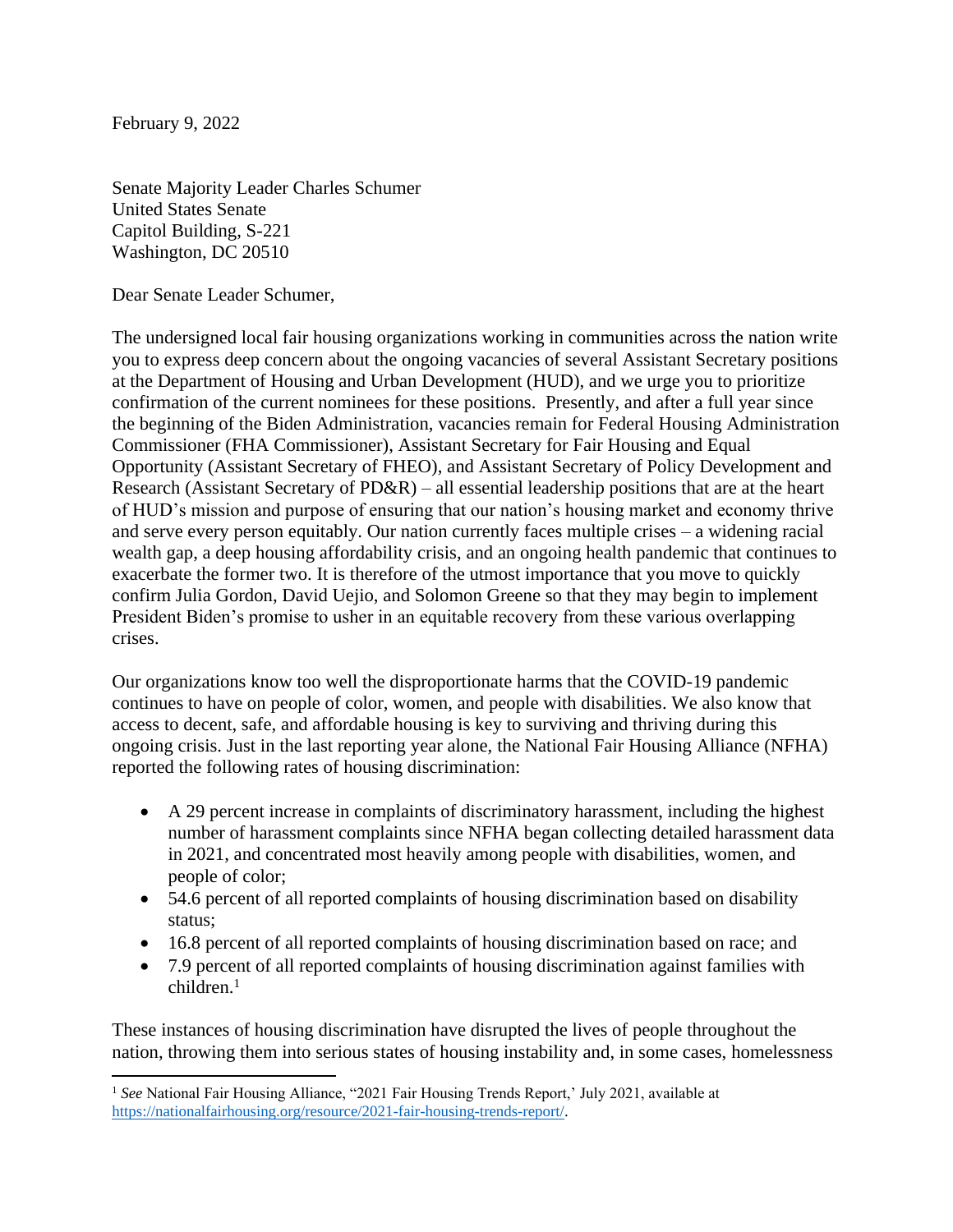during a global pandemic. While these rates of discrimination are undoubtedly exacerbated by the ongoing COVID-19 pandemic, they stem from our nation's past policies of governmentsponsored segregation, housing discrimination, and financial exclusion, which continue to negatively affect people of color today. This history is the bedrock of inequality today, as neighborhoods of color that have experienced disinvestment are more likely to have poorly resourced schools and fewer amenities like healthcare facilities, grocery stores, green spaces, and bank branches. At the same time, communities of color are more likely to have hazardous and toxic waste plants and more polluted land, air, and water. Discrimination and segregation lie at the root of the disparities we see related to the COVID-19 pandemic, during which Black, 2 Latino,<sup>3</sup> and Native American<sup>4</sup> people are hospitalized for and dying from the coronavirus at 2 to 4 times the rate of Whites.

These disparities are also why people of color are disproportionately more likely to be renters as opposed to homeowners, and why people of color in both categories are more likely to fall into financial distress and potential homelessness. In March of 2021, the Consumer Financial Protection Bureau reported that Blacks and Latinos are more than twice as likely to report being unable to meet their monthly housing payments.<sup>5</sup> Nine percent of renters reported the likelihood of evictions, and 28 percent of residents in manufactured housing reported an inability to pay rent in comparison with 12 percent of single-family home residents and 18 percent of residents in small multi-family units.<sup>6</sup> Even before the COVID-19 pandemic, the U.S. faced an affordable housing crisis. Most families are spending upwards of 30 percent of their incomes on rent, with some spending as much as 50 percent. And among homeowners, the gap between the Black and White homeownership rates in the U.S. has increased to its highest level in 50 years, from 28.1 percentage points in 2010 to 30.1 percentage points in 2017.<sup>7</sup> Most alarmingly, this gap is wider than it was when race-based discrimination against homebuyers was legal.

The roles that the FHA Commissioner and the Assistant Secretaries of FHEO and PD&R play in addressing our overall recovery cannot be underestimated, as each of those positions is essential to guiding their respective HUD divisions to create and implement policies that address the

<sup>2</sup> *See* Scott Neuman, "COVID-19 Death Rate For Black Americans Twice That For Whites, New Report Says," NPR, Aug. 13, 2020, available at [https://www.npr.org/sections/coronavirus-live-](https://www.npr.org/sections/coronavirus-live-updates/2020/08/13/902261618/covid-19-death-rate-for-black-americans-twice-that-for-whites-new-report-says#:~:text=Black%20Americans%20are%20becoming%20infected,data%20from%20Johns%20Hopkins%20University)

[updates/2020/08/13/902261618/covid-19-death-rate-for-black-americans-twice-that-for-whites-new-report](https://www.npr.org/sections/coronavirus-live-updates/2020/08/13/902261618/covid-19-death-rate-for-black-americans-twice-that-for-whites-new-report-says#:~:text=Black%20Americans%20are%20becoming%20infected,data%20from%20Johns%20Hopkins%20University)[says#:~:text=Black%20Americans%20are%20becoming%20infected,data%20from%20Johns%20Hopkins%20Univ](https://www.npr.org/sections/coronavirus-live-updates/2020/08/13/902261618/covid-19-death-rate-for-black-americans-twice-that-for-whites-new-report-says#:~:text=Black%20Americans%20are%20becoming%20infected,data%20from%20Johns%20Hopkins%20University) [ersity.](https://www.npr.org/sections/coronavirus-live-updates/2020/08/13/902261618/covid-19-death-rate-for-black-americans-twice-that-for-whites-new-report-says#:~:text=Black%20Americans%20are%20becoming%20infected,data%20from%20Johns%20Hopkins%20University).

<sup>3</sup> *See* Centers for Disease Control, "Risk for COVID-19 Infection, Hospitalization, and Death By Race/Ethnicity," Mar. 12, 2021, available at [https://www.cdc.gov/coronavirus/2019-ncov/covid-](https://www.cdc.gov/coronavirus/2019-ncov/covid-data/investigationsdiscovery/hospitalization-death-by-race-ethnicity.html)

[data/investigationsdiscovery/hospitalization-death-by-race-ethnicity.html.](https://www.cdc.gov/coronavirus/2019-ncov/covid-data/investigationsdiscovery/hospitalization-death-by-race-ethnicity.html)

<sup>4</sup> Ibid.

<sup>5</sup> *See* Consumer Financial Protection Bureau, "Housing insecurity and the COVID-19 pandemic," Mar. 1, 2021, available at [https://www.consumerfinance.gov/data-research/research-reports/housing-insecurity-and-the-covid-19](https://www.consumerfinance.gov/data-research/research-reports/housing-insecurity-and-the-covid-19-pandemic/) [pandemic/.](https://www.consumerfinance.gov/data-research/research-reports/housing-insecurity-and-the-covid-19-pandemic/)

 $6$  Id.

<sup>7</sup> *See* Jung Hyun Choi, "Breaking Down the Black-White Homeownership Gap," Urban Institute, Feb. 21, 2020, available at

[https://www.urban.org/urban-wire/breaking-down-black-white-homeownership-gap.](https://www.urban.org/urban-wire/breaking-down-black-white-homeownership-gap)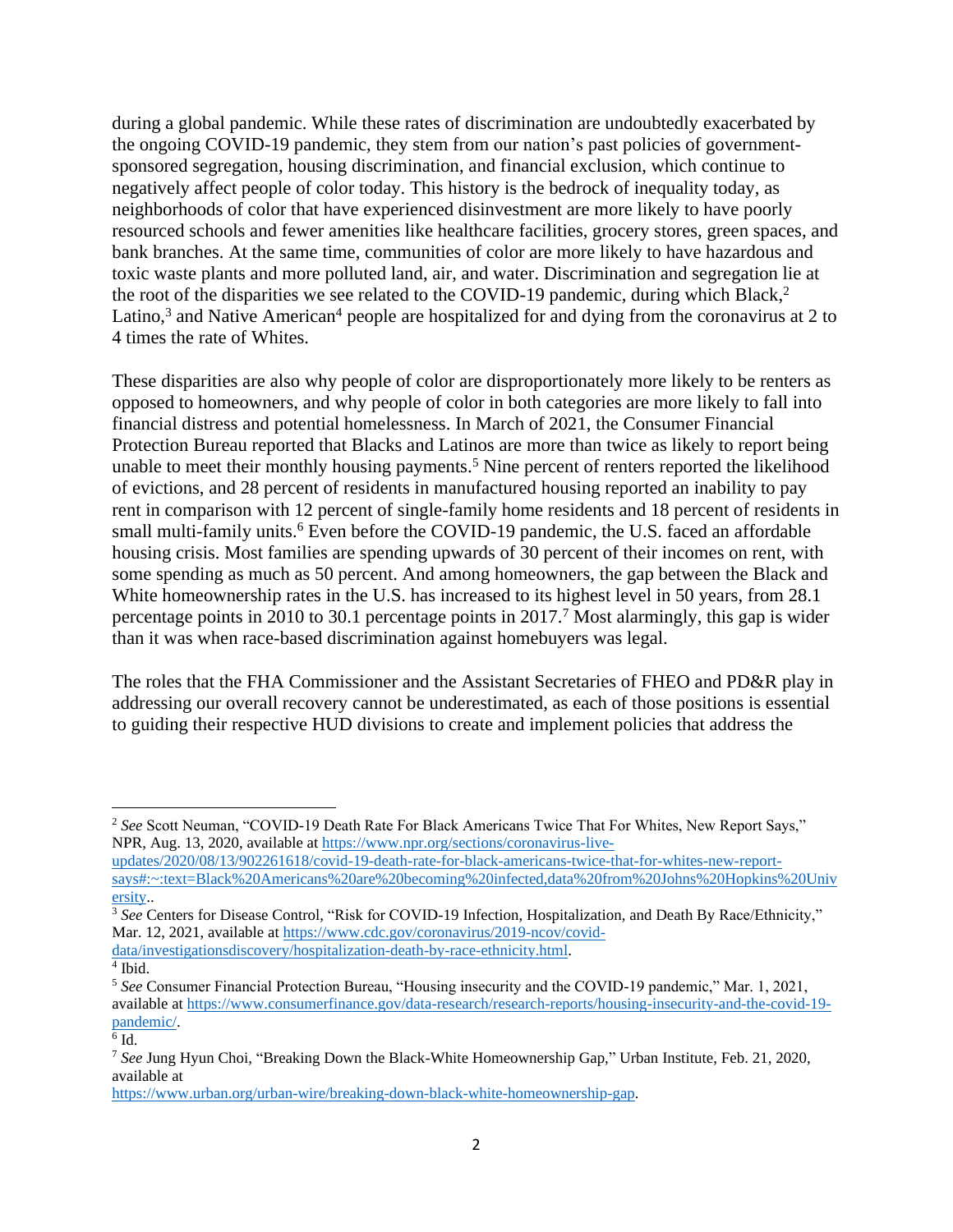widening racial homeownership and wealth gaps, the housing affordability crisis, and the disproportionate harms of the pandemic on people of color, women, families with children, and people with disabilities.

It is therefore of the utmost importance that you move to confirm Julia Gordon as FHA Commissioner, David Uejio as HUD Assistant Secretary of PD&R, and Solomon Greene as HUD Assistant Secretary of FHEO without any further delay.

Sincerely,

| Organization                                       | <b>City</b>            | <b>State</b>   |
|----------------------------------------------------|------------------------|----------------|
| CNY Fair Housing, Inc.                             | Syracuse               | NY             |
| <b>ERASE Racism</b>                                | Syosset                | NY             |
| <b>Fair Housing Justice Center</b>                 | Long Island City       | NY             |
| Housing Opportunities Made Equal, Inc.             | <b>Buffalo</b>         | NY             |
| Long Island Housing Services, Inc.                 | Bohemia                | <b>NY</b>      |
| <b>Westchester Residential Opportunities</b>       | <b>White Plains</b>    | <b>NY</b>      |
| Fair Housing Center of Northern Alabama            | Birmingham             | AL             |
| <b>Southwest Fair Housing Council</b>              | Tucson                 | AZ             |
| The Arizona Fair Housing Center                    | Mesa                   | AZ             |
| <b>CSA San Diego County</b>                        | El Cajon               | CA             |
| Fair Housing Advocates of Northern California      | San Rafael             | CA             |
| Fair housing Council of Orange County              | Santa Ana              | CA             |
| Fair Housing Council of Riverside County, Inc.     | Riverside              | CA             |
| Greater Napa Valley Fair Housing Center            | Napa                   | CA             |
| Housing Equality Law Project (HELP)                | South San Francisco    | CA             |
| <b>Connecticut Fair Housing Center</b>             | Hartford               | <b>CT</b>      |
| <b>Open Communities Alliance</b>                   | Hartford               | <b>CT</b>      |
| The Equal Rights Center                            | Washington             | DC             |
| Fair Housing Center of the Greater Palm Beaches    | Lantana                | FL             |
| Housing Opportunities Project for Excellence, Inc. | Miami                  | FL             |
| Metro Fair Housing Services, Inc.                  | Atlanta                | <b>GA</b>      |
| Savannah-Chatham County Fair Housing Council, Inc. | Savannah               | <b>GA</b>      |
| Intermountain Fair Housing Council, Inc.           | <b>Boise</b>           | ID             |
| <b>HOPE Fair Housing Center</b>                    | Wheaton                | IL             |
| <b>Open Communities</b>                            | Evanston               | IL             |
| UIC Law School Fair Housing Legal Support Center   | Chicago                | IL             |
| Fair Housing Center of Central Indiana, Inc.       | Indianapolis           | IN             |
| Louisiana Fair Housing Action Center               | <b>New Orleans</b>     | LA             |
| Fair Housing Center of West Michigan               | <b>Grand Rapids</b>    | MI             |
| <b>WITH ACTION</b>                                 | <b>University City</b> | M <sub>O</sub> |